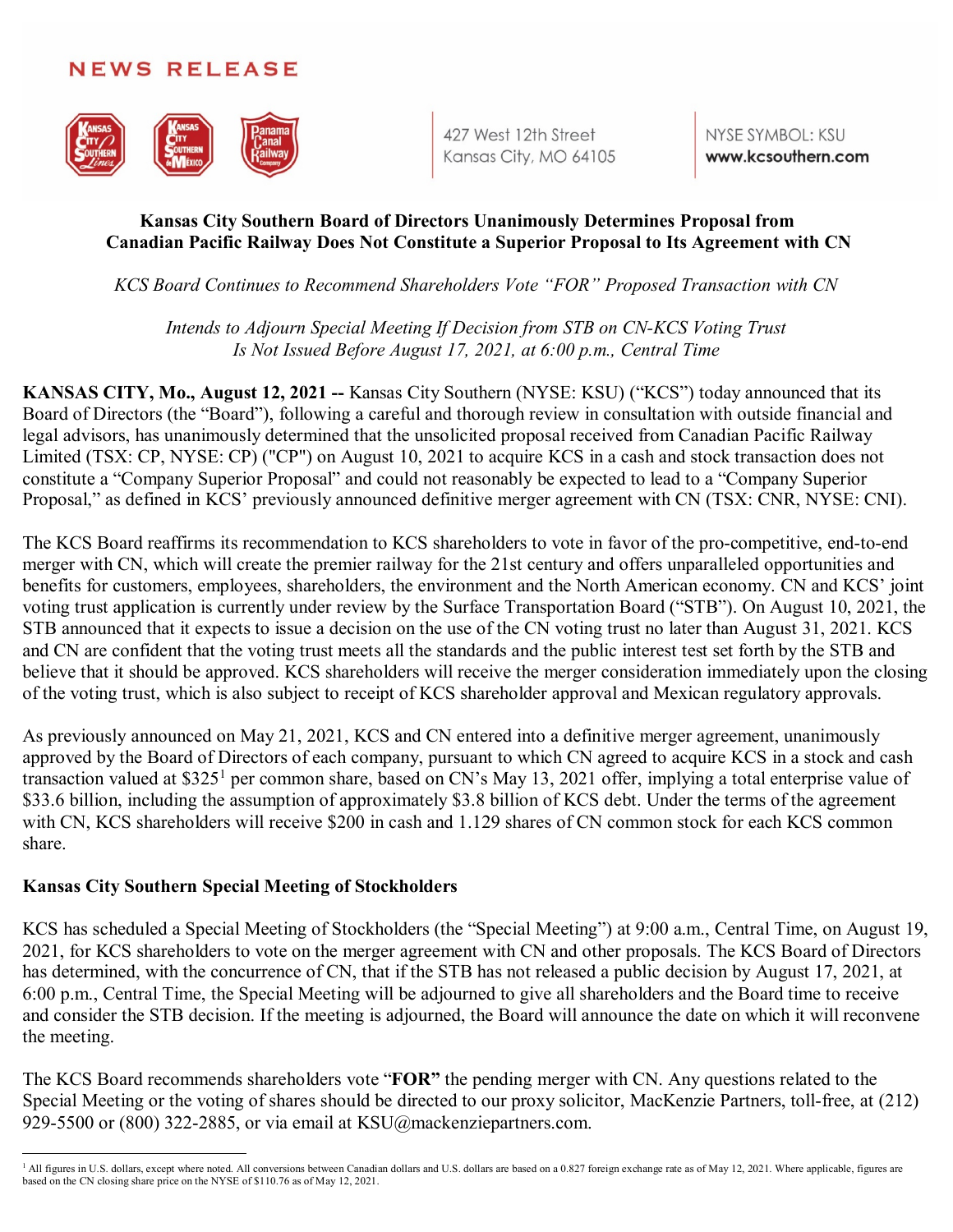For more information on CN's pro-competitive combination with KCS, please visit www.ConnectedContinent.com.

BofA Securities and Morgan Stanley & Co. LLC are serving as financial advisors to Kansas City Southern. Wachtell, Lipton, Rosen & Katz, Baker & Miller PLLC, Davies Ward Phillips & Vineberg LLP, WilmerHale, and White & Case, S.C. are serving as legal counsel to Kansas City Southern.

### **About Kansas City Southern**

Headquartered in Kansas City, Mo., Kansas City Southern (KCS) (NYSE: KSU) is a transportation holding company that has railroad investments in the U.S., Mexico and Panama. Its primary U.S. holding is The Kansas City Southern Railway Company, serving the central and south central U.S. Its international holdings include Kansas City Southern de Mexico, S.A. de C.V., serving northeastern and central Mexico and the port cities of Lázaro Cárdenas, Tampico and Veracruz, and a 50 percent interest in Panama Canal Railway Company, providing ocean-to-ocean freight and passenger service along the Panama Canal. KCS' North American rail holdings and strategic alliances with other North American rail partners are primary components of a unique railway system, linking the commercial and industrial centers of the U.S., Mexico and Canada. More information about KCS can be found at www.kcsouthern.com

### **Forward-Looking Statements**

Certain statements included in this news release constitute "forward-looking statements" within the meaning of the United States Private Securities Litigation Reform Act of 1995 and under Canadian securities laws, including statements based on management's assessment and assumptions and publicly available information with respect to KCS, regarding the proposed transaction between CN and KCS, the expected benefits of the proposed transaction and future opportunities for the combined company. By their nature, forward-looking statements involve risks, uncertainties and assumptions. CN and KCS caution that their assumptions may not materialize and that current economic conditions render such assumptions, although reasonable at the time they were made, subject to greater uncertainty. Forwardlooking statements may be identified by the use of terminology such as "believes," "expects," "anticipates," "assumes," "outlook," "plans," "targets," or other similar words.

Forward-looking statements are not guarantees of future performance and involve risks, uncertainties and other factors which may cause actual results, performance or achievements of CN, or the combined company, to be materially different from the outlook or any future results, performance or achievements implied by such statements. Accordingly, readers are advised not to place undue reliance on forward-looking statements. Important risk factors that could affect the forward-looking statements in this news release include, but are not limited to: the outcome of the proposed transaction between CN and KCS; the parties' ability to consummate the proposed transaction; the conditions to the completion of the proposed transaction; that the regulatory approvals required for the proposed transaction may not be obtained on the terms expected or on the anticipated schedule or at all; CN's indebtedness, including the substantial indebtedness CN expects to incur and assume in connection with the proposed transaction and the need to generate sufficient cash flows to service and repay such debt; CN's ability to meet expectations regarding the timing, completion and accounting and tax treatments of the proposed transaction; the possibility that CN may be unable to achieve expected synergies and operating efficiencies within the expected time-frames or at all and to successfully integrate KCS' operations with those of CN; that such integration may be more difficult, time-consuming or costly than expected; that operating costs, customer loss and business disruption (including, without limitation, difficulties in maintaining relationships with employees, customers or suppliers) may be greater than expected following the proposed transaction or the public announcement of the proposed transaction; the retention of certain key employees of KCS may be difficult; the duration and effects of the COVID-19 pandemic, general economic and business conditions, particularly in the context of the COVID-19 pandemic; industry competition; inflation, currency and interest rate fluctuations; changes in fuel prices; legislative and/or regulatory developments; compliance with environmental laws and regulations; actions by regulators; the adverse impact of any termination or revocation by the Mexican government of KCS de México, S.A. de C.V.'s Concession; increases in maintenance and operating costs; security threats; reliance on technology and related cybersecurity risk; trade restrictions or other changes to international trade arrangements; transportation of hazardous materials; various events which could disrupt operations, including illegal blockades of rail networks, and natural events such as severe weather, droughts, fires, floods and earthquakes; climate change; labor negotiations and disruptions;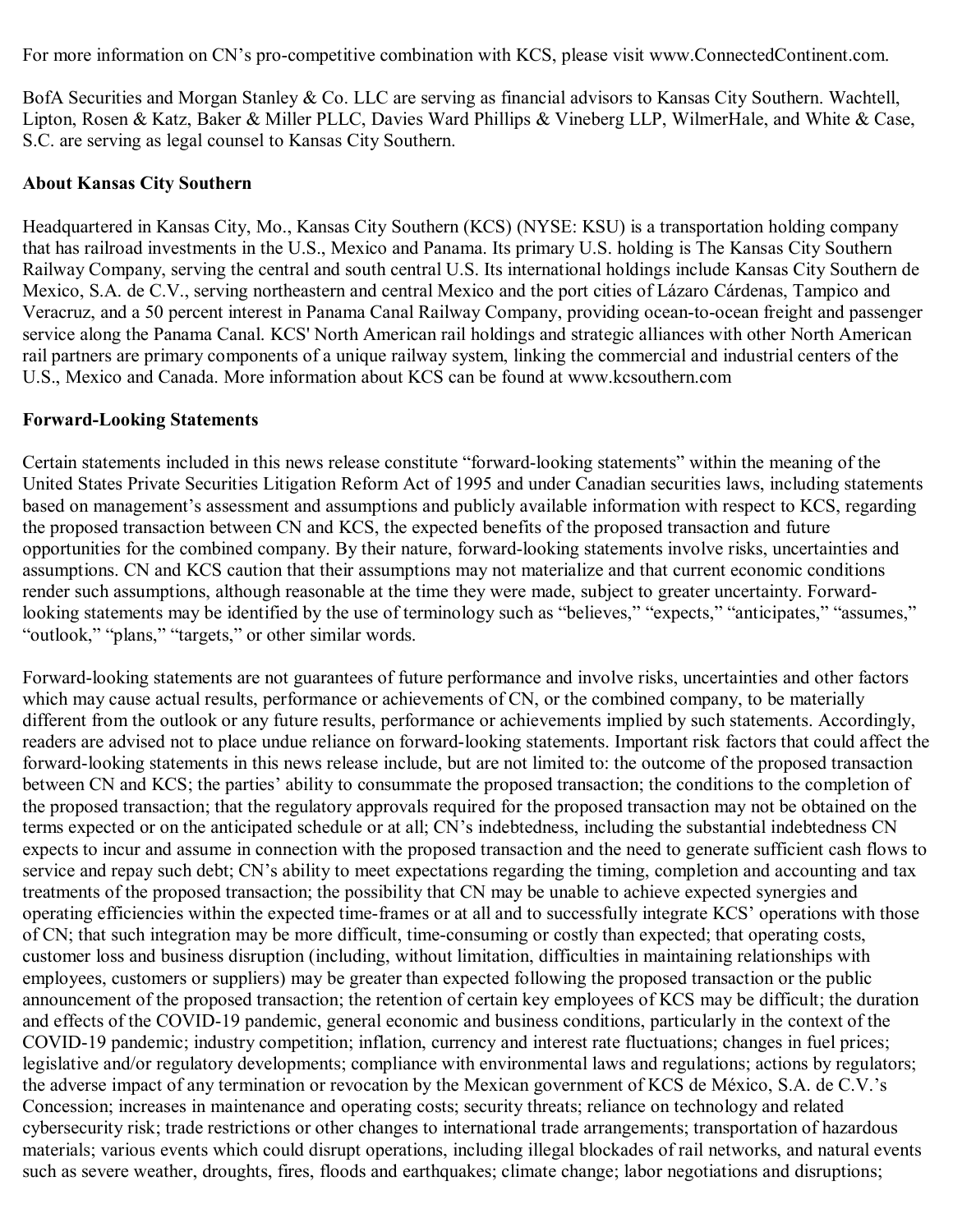environmental claims; uncertainties of investigations, proceedings or other types of claims and litigation; risks and liabilities arising from derailments; timing and completion of capital programs; and other risks detailed from time to time in reports filed by CN with securities regulators in Canada and the United States. Reference should also be made to Management's Discussion and Analysis in CN's annual and interim reports, Annual Information Form and Form 40-F, filed with Canadian and U.S. securities regulators and available on CN's website, for a description of major risk factors relating to CN. Additional risks that may affect KCS' results of operations appear in Part I, Item 1A "Risks Related to KCS' Operations and Business" of KCS' Annual Report on Form 10-K for the year ended December 31, 2020, and in KCS' other filings with the U.S. Securities and Exchange Commission ("SEC").

Forward-looking statements reflect information as of the date on which they are made. CN and KCS assume no obligation to update or revise forward-looking statements to reflect future events, changes in circumstances, or changes in beliefs, unless required by applicable securities laws. In the event CN or KCS does update any forward-looking statement, no inference should be made that CN or KCS will make additional updates with respect to that statement, related matters, or any other forward-looking statement.

### **No Offer or Solicitation**

This news release does not constitute an offer to sell or the solicitation of an offer to buy any securities or a solicitation of any vote or approval, nor shall there be any sale of securities in any jurisdiction in which such offer, solicitation or sale would be unlawful prior to registration or qualification under the securities laws of any such jurisdiction. No offer of securities shall be made except by means of a prospectus meeting the requirements of Section 10 of the Securities Act of 1933, as amended.

### **Additional Information and Where to Find It**

In connection with the proposed transaction, CN has filed with the SEC a registration statement on Form F-4 to register the shares to be issued in connection with the proposed transaction, and the registration statement has been declared effective. CN has filed with the SEC its prospectus and KCS has filed with the SEC its definitive proxy statement in connection with the proposed transaction, and the KCS proxy statement is being sent to the stockholders of KCS seeking their approval of the merger-related proposals. This news release is not a substitute for the registration statement, the prospectus, the proxy statement or other documents CN and/or KCS may file with the SEC or applicable securities regulators in Canada in connection with the proposed transaction.

INVESTORS AND SECURITY HOLDERS ARE URGED TO READ THE REGISTRATION STATEMENT, THE PROSPECTUS, THE PROXY STATEMENT AND ANY OTHER RELEVANT DOCUMENTS FILED WITH THE SEC OR APPLICABLE SECURITIES REGULATORS IN CANADA CAREFULLY IN THEIR ENTIRETY IF AND WHEN THEY BECOME AVAILABLE (INCLUDING ALL AMENDMENTS AND SUPPLEMENTS THERETO) BECAUSE THEY CONTAIN AND WILL CONTAIN IMPORTANT INFORMATION ABOUT CN, KCS AND THE PROPOSED TRANSACTION. Investors and security holders may obtain copies of these documents (if and when available) and other documents filed with the SEC and applicable securities regulators in Canada by CN free of charge through at www.sec.gov and www.sedar.com. Copies of the documents filed by CN (if and when available) will also be made available free of charge by accessing CN's website at www.CN.ca. Copies of the documents filed by KCS (if and when available) will also be made available free of charge at www.investors.kcsouthern.com, upon written request delivered to KCS at 427 West 12th Street, Kansas City, Missouri 64105, Attention: Corporate Secretary, or by calling KCS' Corporate Secretary's Office by telephone at 1-888-800-3690 or by email at corpsec@kcsouthern.com.

## **Participants**

This news release is neither a solicitation of a proxy nor a substitute for the registration statement, the prospectus, the proxy statement or other filings that may be made with the SEC and applicable securities regulators in Canada. Nonetheless, CN, KCS, and certain of their directors and executive officers and other members of management and employees may be deemed to be participants in the solicitation of proxies in respect of the proposed transaction. Information about CN's executive officers and directors is available in its 2021 Management Information Circular, dated March 9, 2021, as well as its 2020 Annual Report on Form 40-F filed with the SEC on February 1, 2021, in each case